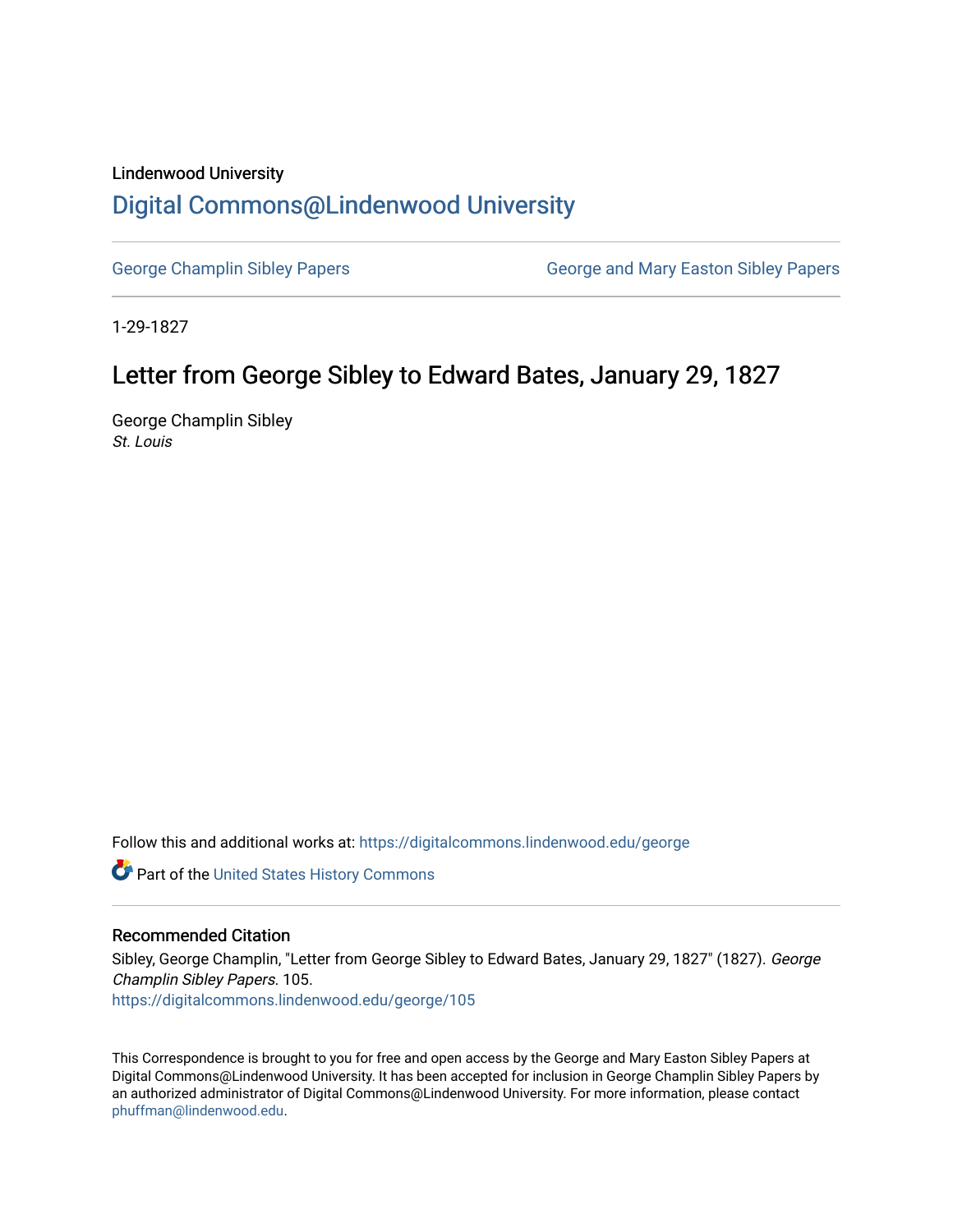\_\_\_ Edward Bates Esq.

N. S. \_\_\_\_ Atty &.

 $\overline{\phantom{a}}$ 

Being extremely anxious to discharge as \_\_\_\_\_ as I can, without utter \_\_\_\_, the Debt due from me to the United States, as the Security of Paul Baillis &co. and being apprehensive that I Shall never be able to affect a complete payment unless the Govt. will Receive my Property at fair Prices; and considering that other Debtors to the Govt. Have, in numerous instances, been allowed to pay in that way; I am urged by the above & then considerations, to make a tender thro' you to the proper authority of the following described property as in part discharge of the \_\_\_\_ Debt-

1t.- 640 Acres of Land on Wildthorn brush in the County of St. Louis- held under a Spanish grant. I was once offered \$5. an Acre for this land. I am willing now to take  $$1\frac{1}{4}$  for it….. \$800.00

=

2d.- 800 Arpens of Land on Platti\_\_\_ \_\_\_ near Herculaneum in Jefferson County- held under a Spanish Grant also. [above the following line : Forward- \$800.00] This \_\_\_\_\_\_ has been Supposed to contain Lead ore at least I have been told so by many persons. I rate it at \$r. an \_\_\_\_\_ \$1000.00.

=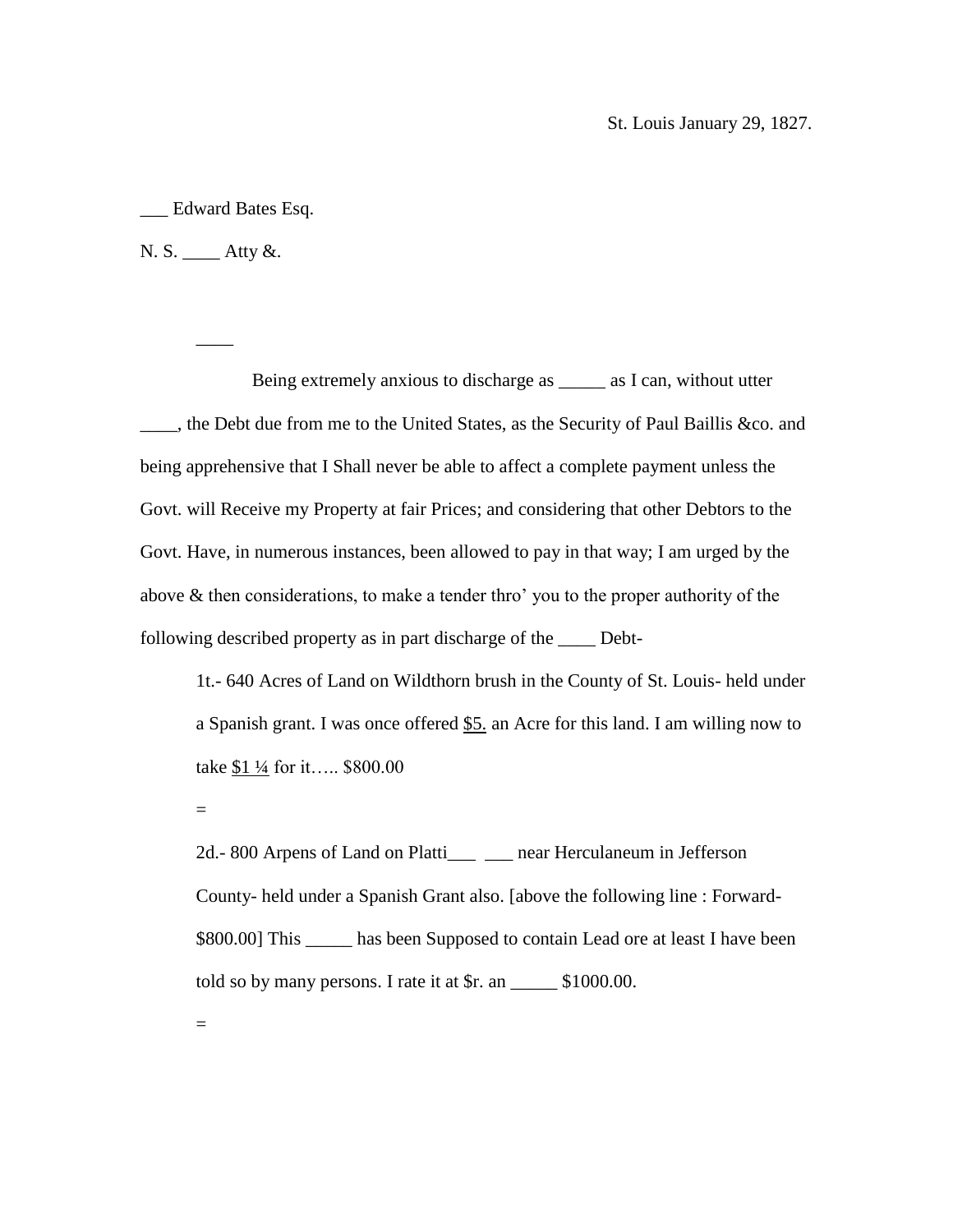3d.200 Arpens within Mile of the Town of St. Charles. Spanish Grant. For 80 Arpens of this I paid \$20 each an arpen & offered \$12 an Arpen for 40 Arpns. Adjoining- I think it will worth \$8 now, but Sa \$6……\$1200.00.

=

4<sup>th</sup>. Two Lots in the city of St. Louis........400.00

=

 $5<sup>th</sup>$ . 640 Acres of Land on \_\_\_\_\_ \_\_\_\_\_\_\_\_\_\_\_\_\_\_\_ in the county of La Fayette- a new Madrid location- on this Track there is a Farm of near 70 Acres- and one of the very water Mile Seats in the State- I could have once had \$20 an Acre for this Land I believe- This I am willing now to Say \$5 for it….. \$3200.00.

 $=$ 

6 th .- 320 Acres of Land in Jackson county on the Missouri River- New Madrid locations- This is a very beautiful & valuable track 7cost me \$1440 in cash- it Should no now be less that \$4 an Acre \$1280.00

#### \$8480.00

All the same to the above Property are good and indisputable, I believe; and are clearly in me, which can easily be ascertained when necessary- I do really believe \_\_\_\_, that this Property is fairly worth the \_\_\_\_\_ of \$8480 and if I were able to \_\_\_\_\_\_\_ it, I Should be very unwilling I assure you, to take that for it- But I am aware that it would not bring half that Sum probably, if sold under execution- This is all the Real Property I have, except an unconfirmed claim to the Track on which I live, in Jackson county- If the Govt. will accept this offer, I believe that I Shall be able to discharge the whole Debt in two or three years by some Sacrifices of Personal Property \_\_\_\_.- I make the offer freely & without